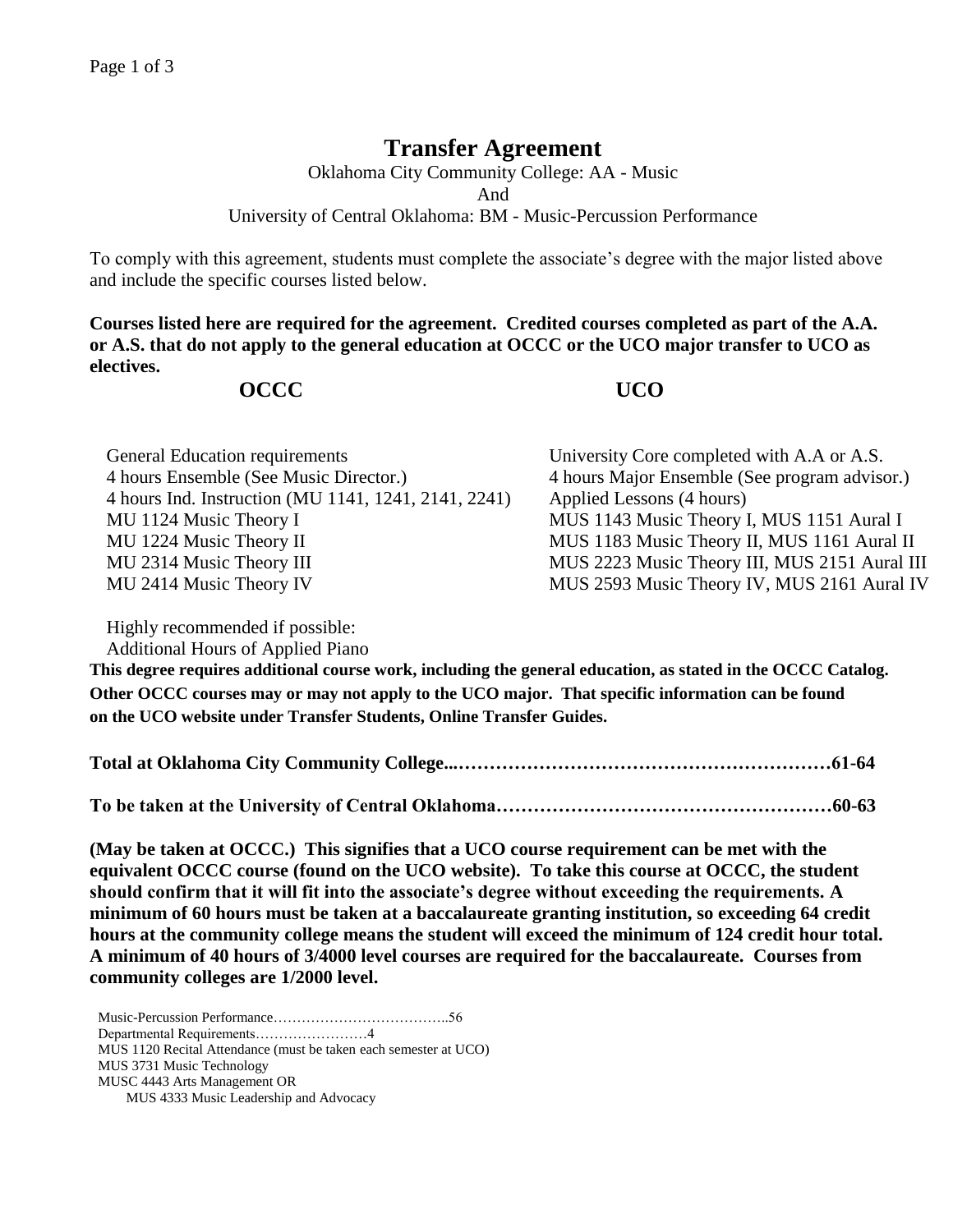Music History……………………………………………………6 MUS 3433 Music History Survey I MUS 3443 Music History Survey II Other requirements…………………………………………..…6 MUS 3102 Principles of Conducting MUS 3052 Percussion Literature MUS 4632 Wind and Percussion Pedagogy Applied Lessons……………………………………………….12 (Generally, students take two hours per semester. Additional hours taken at OCCC would shorten the time required to complete the degree.) ^Piano………………………………………………………..…..4 MPER 2731 Class Piano I MPER 2831 Class Piano II MPER 2931 Class Piano III MPER 2941 Class Piano IV Major Ensemble………………………………………………….4 (University Band, Orchestra, Chamber Orchestra) Chamber Ensembles……………………………………………8 MPER 4221 Jazz Combo (to be taken 4 times) Recital……………………………………………………………….3 MPER 3811 Junior Recital (Must be concurrently enrolled in 2 hours of MPER 3020 Applied Music) MPER 4812 Senior Recital (Must be concurrently enrolled in 2 hours of MPER 4000 Applied Music) Music Electives…………………………………………………..…..9 Any MUS or MUED 3000/4000 level music course(s)

**Electives to bring total to…………………………………………….124**

Other requirements for the BM degree

Before students can be accepted into the BM degree, they must demonstrate, through audition, a repertory and technical proficiency demonstrating a reasonable expectation for completion of the degree.

All students (except piano majors) must enroll in Class Piano (MPER 2731, 2831, 2931, 2941) the first two semesters of study. The minimum grade of C in each course demonstrates proficiency at that level.

^Students possessing proficiency equal to successful completion of Class Piano IV (MPER 2941) may take a Piano Placement Examination to determine their eligibility to enroll in an appropriate level of Applied Piano (MPER 1000, 2000, 3020, 4000) as an alternative to Class Piano. A minimum of four semester credits in piano is still required.

Students in applied music progress according to stated repertoire commensurate with the level of study and as demonstrated in a juried performance. Access to upper division 3000 and 4000 level study and to the junior level recital is authorized by the division faculty upon completion of a juried performance at the preceding level with a grade of B or higher. Continuation in the Bachelor of Music in performance program is granted at the end of the second semester of 2000 level study with a jury grade of B or higher. Any request for admission to the program coming later in the student's career will be by special audition.

Performance majors must complete at least 16 hours of applied study at least 8 of which must be upper division with at least 4 of those at the 4000 level. Students enrolled in Junior Recital (MPER 3811) or Senior Recital (MPER 4812) must pass a pre-recital jury at least two weeks prior to the recital, and before the final day of the semester to drop courses. Each performance area will determine what literature is appropriate for junior or senior level recitals.

## Minimum Grade Requirements

- 1. Average in (a) all college course work, (b) course work at UCO, and (c) major courses…………2.75
- 2.  $\Delta$  a grade of "B" or better must be earned in all major applied courses.